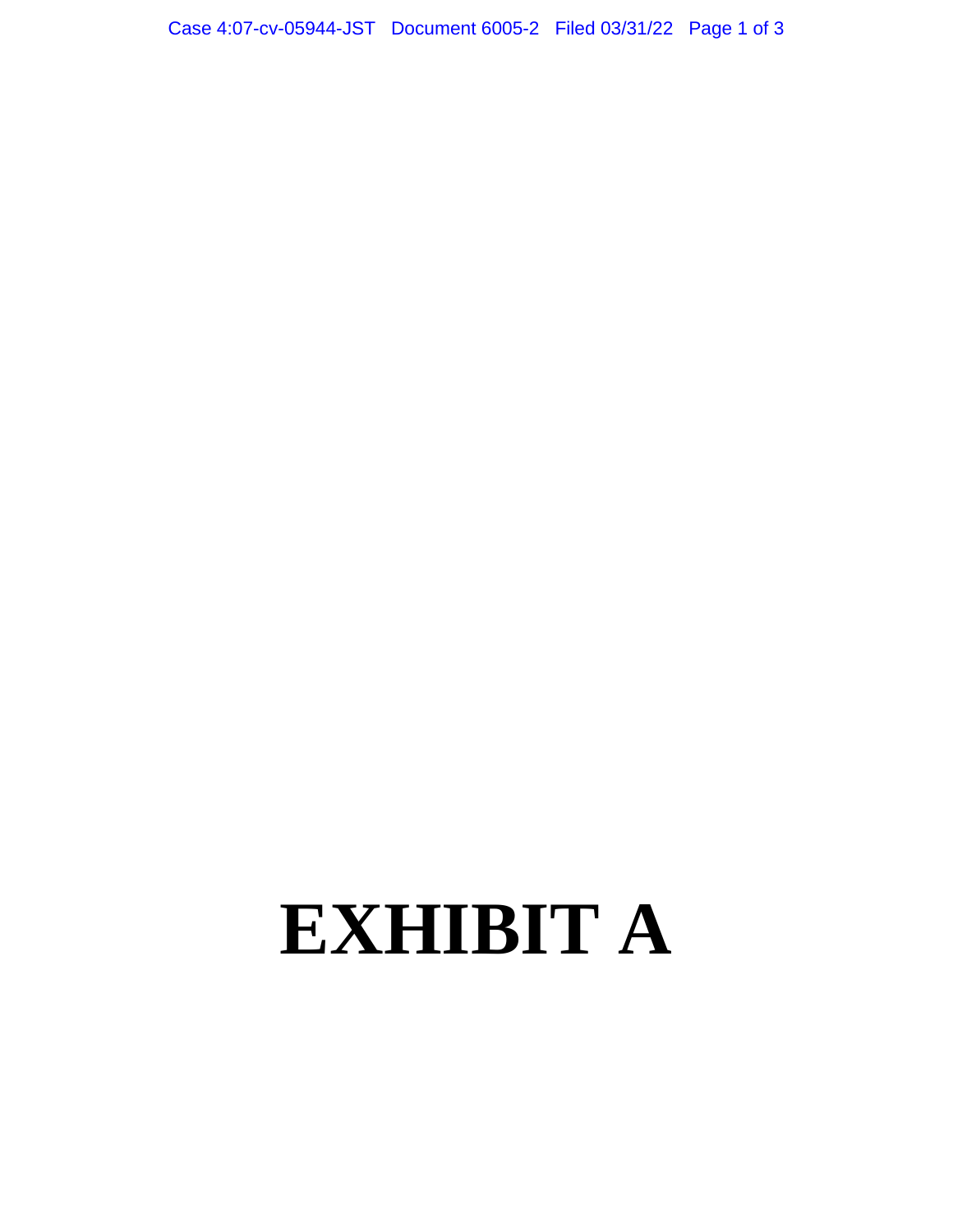

In re Cathode Ray Tube (CRT) Antitrust Litigation - MDL No. 1917, Master File No. 07-CV-5944-JST Report on Requests for Exclusion Received For Chunghwa, Philips, Panasonic, LG, Toshiba, Hitachi, Samsung, Thomson, & Mitsubishi Direct Purchaser Settlements

| Entity*                                        | Chunghwa           | <b>Philips</b>            | Panasonic    | LG                 | <b>Toshiba</b> | Hitachi                   | Samsung        | <b>Thomson</b>  | Mitsubishi<br>(Litigated Class) | Opt-Out  |
|------------------------------------------------|--------------------|---------------------------|--------------|--------------------|----------------|---------------------------|----------------|-----------------|---------------------------------|----------|
|                                                | <b>ECF 1294</b>    | <b>ECF 1294</b>           | ECF 1464-2   | ECF 1573-2         | ECF 1757-2     | ECF 2728-2                | ECF 2728-2     | <b>ECF 4020</b> | <b>ECF 4330</b>                 | Claimant |
| 1. ABC Appliance, Inc. d/b/a ABC Warehouse     | X                  | X                         | $\mathsf{X}$ | X                  | X              | X                         | X              | X               | X                               | X        |
| 2. Anheuser Busch Companies LLC                | $\mathsf{x}$       | $\mathsf{x}$              |              |                    |                |                           |                |                 |                                 |          |
| 3. Apple Inc                                   |                    |                           | X            | X                  | X              | $\boldsymbol{\mathsf{X}}$ | $\mathsf{X}$   |                 | X                               |          |
| 4. Automated Environments, Inc.                | X                  | $\mathsf{x}$              |              |                    |                |                           |                |                 |                                 |          |
| 5. Ayres Group                                 |                    |                           |              | X                  |                |                           |                |                 |                                 |          |
| 6. Bar Appliance & TV Inc                      |                    |                           |              |                    |                |                           |                |                 | X                               |          |
| 7. Best Buy Co., Inc.                          | X                  | X                         | X            | X                  | X              | X                         | $\mathsf{X}$   | X               | X                               |          |
| 8. Cemaz Industria Electronica Da Amazonia S/A |                    |                           |              |                    |                | $\mathsf{x}$              | $\mathsf{X}$   | X               |                                 |          |
| 9. Circuit City Stores Inc                     | $\mathsf{x}$       | $\mathsf{x}$              | X            | X                  | X              | X                         | X              | X               | X                               |          |
| 10. CompuCom Systems, Inc                      | $\pmb{\mathsf{X}}$ | X                         | X            | X                  | X              | X                         | $\mathsf{X}$   |                 | X                               | X        |
| 11. Costco Wholesale Corporation               | X                  | X                         |              | X                  | X              | X                         | X              | $\mathsf{x}$    | X                               | X        |
| 12. Dell Inc                                   | X                  | X                         |              | X                  | X              | X                         | X              | X               | X                               |          |
| 13. Electrograph Systems, Inc.                 | $\pmb{\times}$     | $\pmb{\mathsf{X}}$        | $\mathsf{X}$ | $\pmb{\mathsf{X}}$ | X              | $\pmb{\mathsf{X}}$        | $\pmb{\times}$ | X               | X                               |          |
| 14. Hewlett-Packard Company                    |                    |                           |              |                    | X              |                           |                |                 |                                 | X        |
| 15. IGB Electronica S/A                        |                    |                           |              |                    |                | X                         | $\mathsf{X}$   | $\mathsf{X}$    |                                 |          |
| 16. Interbond Corporation of America           | X                  | X                         | X            | X                  | X              | X                         | X              | X               | X                               |          |
| d/b/a BrandsMart USA                           |                    |                           |              |                    |                |                           |                |                 |                                 |          |
| 17. MARTA Cooperative of America               | $\pmb{\times}$     | $\mathsf{X}$              | $\mathsf{X}$ | $\mathsf{x}$       | X              | X                         | $\mathsf{X}$   | $\mathsf{X}$    | X                               |          |
| 18. Mivar di Carlo Vichi e C.S.A.S.            |                    |                           | X            | X                  | X              |                           |                |                 |                                 |          |
| 19. NECO Entities & Affiliates                 | $\mathsf{x}$       | $\boldsymbol{\mathsf{X}}$ | $\mathsf{X}$ | $\pmb{\mathsf{X}}$ | X              |                           |                |                 |                                 | X        |
| 20. Office Depot, Inc.                         | X                  | X                         | X            | $\pmb{\mathsf{X}}$ | Χ              | X                         | X              | X               | X                               | X        |
| 21. P.C. Richard & Son Long Island Corporation | $\mathsf{x}$       | $\pmb{\times}$            | X            | $\mathsf{x}$       | X              | X                         | X              | $\mathsf{X}$    | X                               |          |
| 22. PBE Consumer Electronics, LLC              | X                  | X                         |              |                    |                |                           |                |                 |                                 |          |
| 23. Rockwell Collins                           | $\pmb{\times}$     | X                         |              |                    |                |                           |                |                 |                                 | X        |
| 24. Schultze Agency Services, LLC (Tweeter)    | X                  | $\pmb{\times}$            | X            | X                  | X              | X                         | X              | X               | X                               |          |
| 25. Sears Roebuck / Kmart                      | X                  | X                         | X            | X                  | X              | X                         | X              | X               | X                               |          |